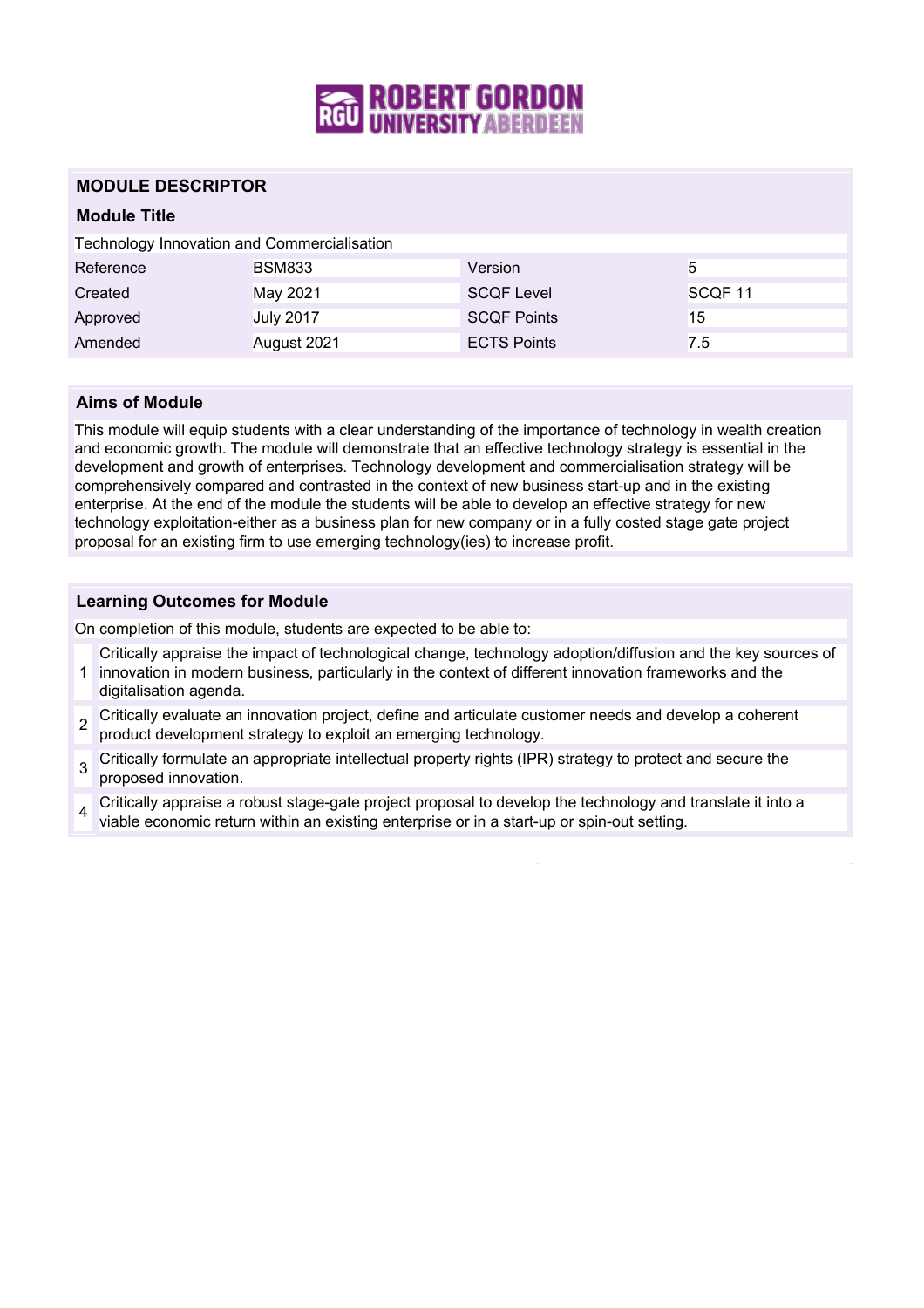#### **Indicative Module Content**

Lecture content will be drawn from the latest leading texts and cover the key components of developing and executing a technology strategy. Lectures will be complemented by case material and entrepreneur master-classes to ensure that academic theory is complemented with practical examples. The module will cover the following themes, 1. Recognising emerging opportunities and utilise new technology(ies) to create & sustain business growth. 2. Conducting a market assessment, technology feasibility analysis, industry & competitor analysis and an effective business model to exploit the new technology. 3. Protecting technology and securing investment via effective IPR strategies. 4. Writing a stage-gate project proposal or business plan for new technology venture.

#### **Module Delivery**

This module places a real business opportunity at the centre of the learning. Students will work in a project-based environment supplemented with interactive workshops primarily used to develop, direct and manage the project. Students will have two options for their project: Option 1. Working with a company to help them develop and define a technology strategy to grow their existing business. Option 2. Develop a business plan to commercialise a new technology. Students will prepare a fully costed and resourced stage-gate project proposal up to the proof of concept stage for option 1, for option 2 they will prepare a comprehensive business plan.

| Indicative Student Workload                                           | Full Time | Part Time |
|-----------------------------------------------------------------------|-----------|-----------|
| <b>Contact Hours</b>                                                  | 36        | 36        |
| Non-Contact Hours                                                     | 114       | 114       |
| Placement/Work-Based Learning Experience [Notional] Hours             | N/A       | N/A       |
| <b>TOTAL</b>                                                          | 150       | 150       |
| Actual Placement hours for professional, statutory or regulatory body |           |           |

# **ASSESSMENT PLAN**

*If a major/minor model is used and box is ticked, % weightings below are indicative only.*

#### **Component 1**

| Type:        | Coursework            | Weighting: | 100% | Outcomes Assessed: | 1, 2, 3, 4 |
|--------------|-----------------------|------------|------|--------------------|------------|
| Description: | Individual assignment |            |      |                    |            |